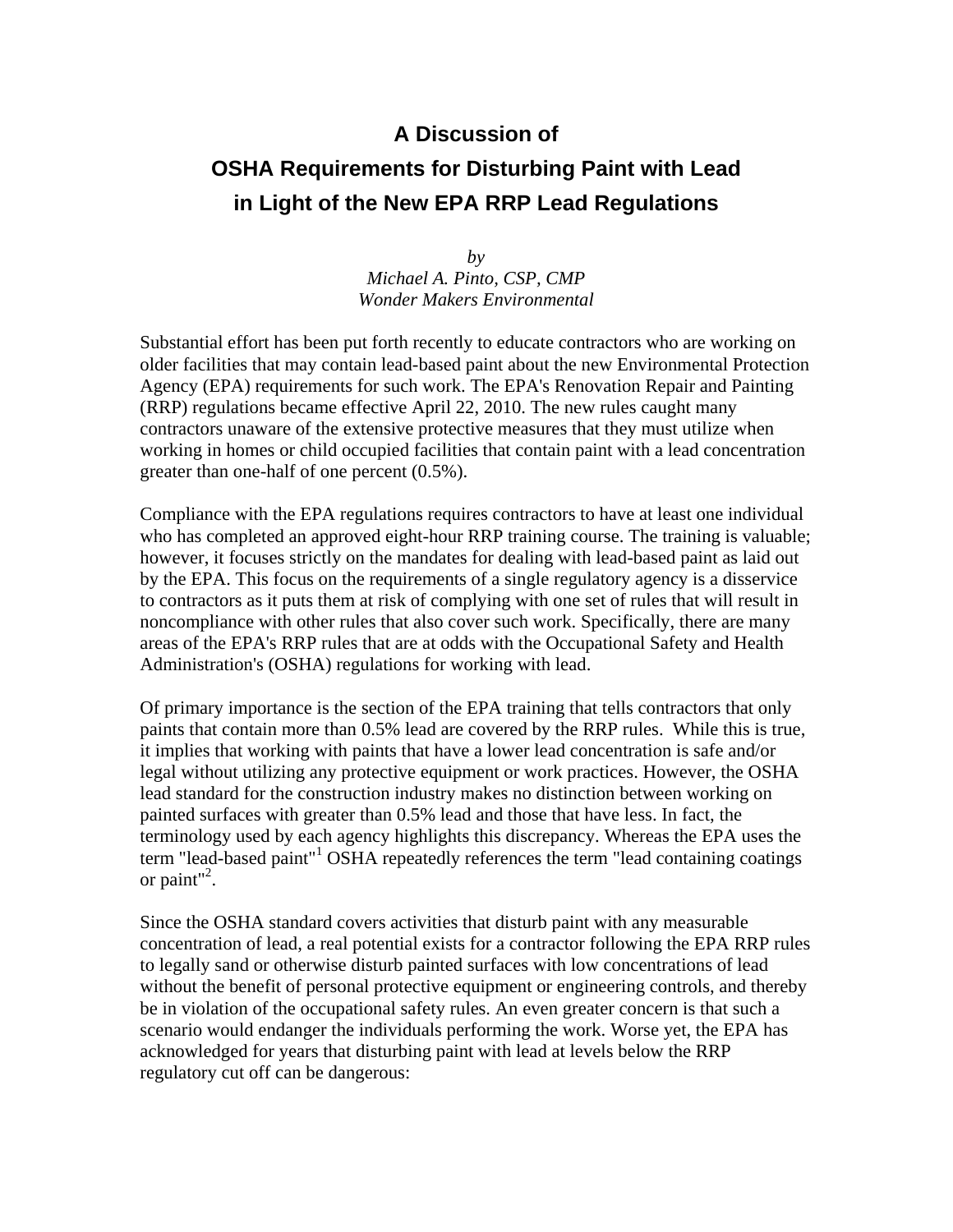*Lead can still be present in paint which is not classified as "lead-based." This would occur when the paint has a lower amount of lead than the federal government regulates. If lead is present in the paint, lead dust can be released when the paint deteriorates, or is disturbed during remodeling, renovation, sanding, or some maintenance work that breaks*  the surface of the paint.<sup>3</sup>

This health risk is so great that OSHA requires construction contractors to identify all materials that contain lead and forces them to conduct air monitoring if their work activities are going to disturb that material. This initial air monitoring is conducted on workers disturbing lead-containing paint to establish exposure levels to lead for those workers. The recorded levels are then compared to two different airborne concentrations listed in the OSHA standard: the action limit (AL) and the permissible exposure limit (PEL). Currently, the action limit is set at 30 micrograms of lead per cubic meter of air  $(\mu g/m^3)$  and the permissible exposure limit is 50  $\mu g/m^3$ . These limits are easily exceeded, even when the paint being disturbed has a lead concentration less than the EPA limit of 0.5%. Illustration 1 is a graph of typical airborne lead levels for common work activities when the paint film that is being damaged contains approximately 0.3% lead—a concentration low enough that the material is exempted from RRP requirements.

Airborne concentrations greater than OSHA limits trigger a variety of contractor requirements that are not even mentioned in the standard EPA RRP training classes. Not only is ignorance of the OSHA requirements no excuse for contractors to avoid citations, inability to conduct air monitoring is not accepted as an excuse either. If personal monitoring of activities disturbing paint with lead is not conducted by the contractor then OSHA mandates that "the employer shall treat the employee as if the employee were exposed above the PEL".<sup>4</sup>

The OSHA standard then gets even more specific. Where surfaces with paint containing lead are going to be disturbed and no personal air monitoring data related to specific tasks is provided by the contractor or an industry association, the regulations specify the expected airborne concentrations of lead for a wide range of work activities. For example, manual demolition of painted surfaces (such as drywall removal), hand scraping, hand sanding, and use of a power tool with a dust collection system must be treated as if the exposure levels were between 50 and 500  $\mu$ g/m<sup>3</sup>. This means that most contractors that disturb paint with any level of lead are required to move substantially beyond the minimum requirements of the EPA's Renovation, Repair and Painting (RRP) Rule. In essence, all such work should look like an asbestos or mold remediation project with negative pressure enclosures and a minimum one-stage decontamination chamber.

The air monitoring results are also the information that forms the foundation for a number of other important requirements under the OSHA rules. Based on the exposure levels measured during the initial monitoring, determinations must be made as to the training requirements, work practices, and engineering controls that will be used by those workers. To provide an example of how much critical information is left out of the EPA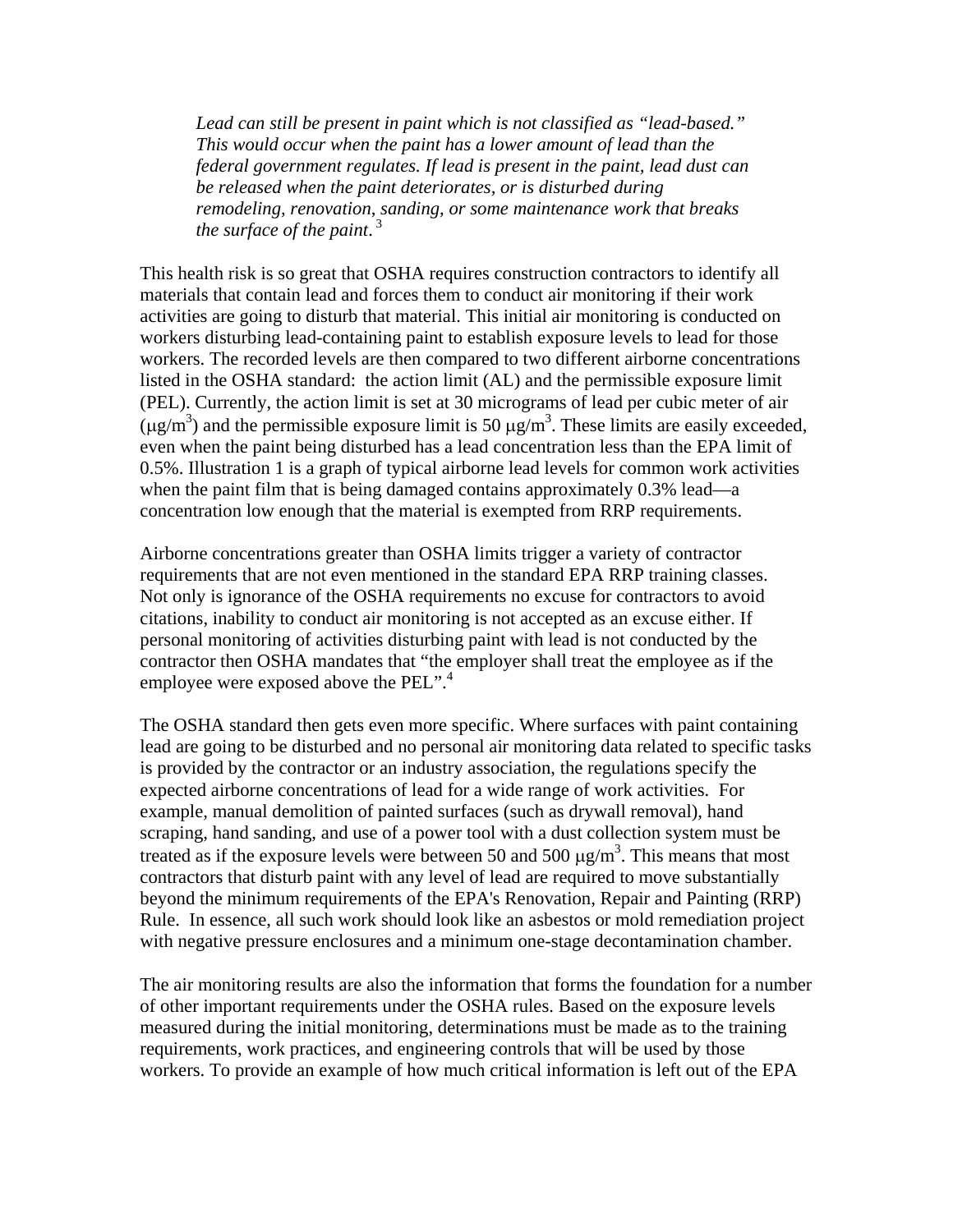RRP training, the following is a list of OSHA requirements for jobs impacting lead paints, based on exposure monitoring levels:

- For work where exposure to lead is found to be below 30  $\mu$ g/m<sup>3</sup> of airborne lead (exterior demolition work usually falls into this category):
	- General house keeping
	- Hand and face washing
	- "Right to Know" training for lead
- For work where exposure to lead is found to exceed 30  $\mu$ g/m<sup>3</sup> but is below 50  $\mu$ g/m<sup>3</sup> of airborne lead:
	- All of the above requirements
	- Lead awareness training (2 hours)
	- Initial blood testing on the first day lead levels are found to be above  $30$  $\mu$ g/m<sup>3</sup>
	- Medical surveillance if exposed above 30  $\mu$ g/m<sup>3</sup> for more than 30 days per year
- For work where exposure to lead is found to exceed 50  $\mu$ g/m<sup>3</sup> of airborne lead:
	- All of the above requirements
	- **Respirators**
	- **Engineering controls including HEPA vacuums, negative air machines,** and wet methods
	- **Personal protective equipment**
	- Regulated areas, signs, and labels
	- Decontamination facility

The truly disheartening part of all of this confusion, overlap, and narrow presentation of important safety and health information is that at least one of the agencies involved in regulating lead recognized years ago that better coordination was needed to help contractors deal with this dangerous substance. In 2007 OSHA did a review of its lead standard and the evaluation resulted in two important recommendations. Unfortunately, there was not enough coordination between various entities to act on the following suggestion:

*OSHA will consult with EPA and HUD to determine the value of a unified training curriculum and whether a course can be developed to meet the requirements of all three agencies. OSHA also will attempt to develop interpretations for its initial assessment requirements [29 CFR 1926.62(d)], in order to integrate them better with HUD and EPA requirements, reduce duplication, and make better use of historical data; these interpretations should help reduce costs and simplify the standard's requirements for small businesses.*<sup>5</sup>

As a result, the narrow training presented in the majority of EPA RRP classes puts contractors at great risk of both civil and regulatory liability rather than protecting them!